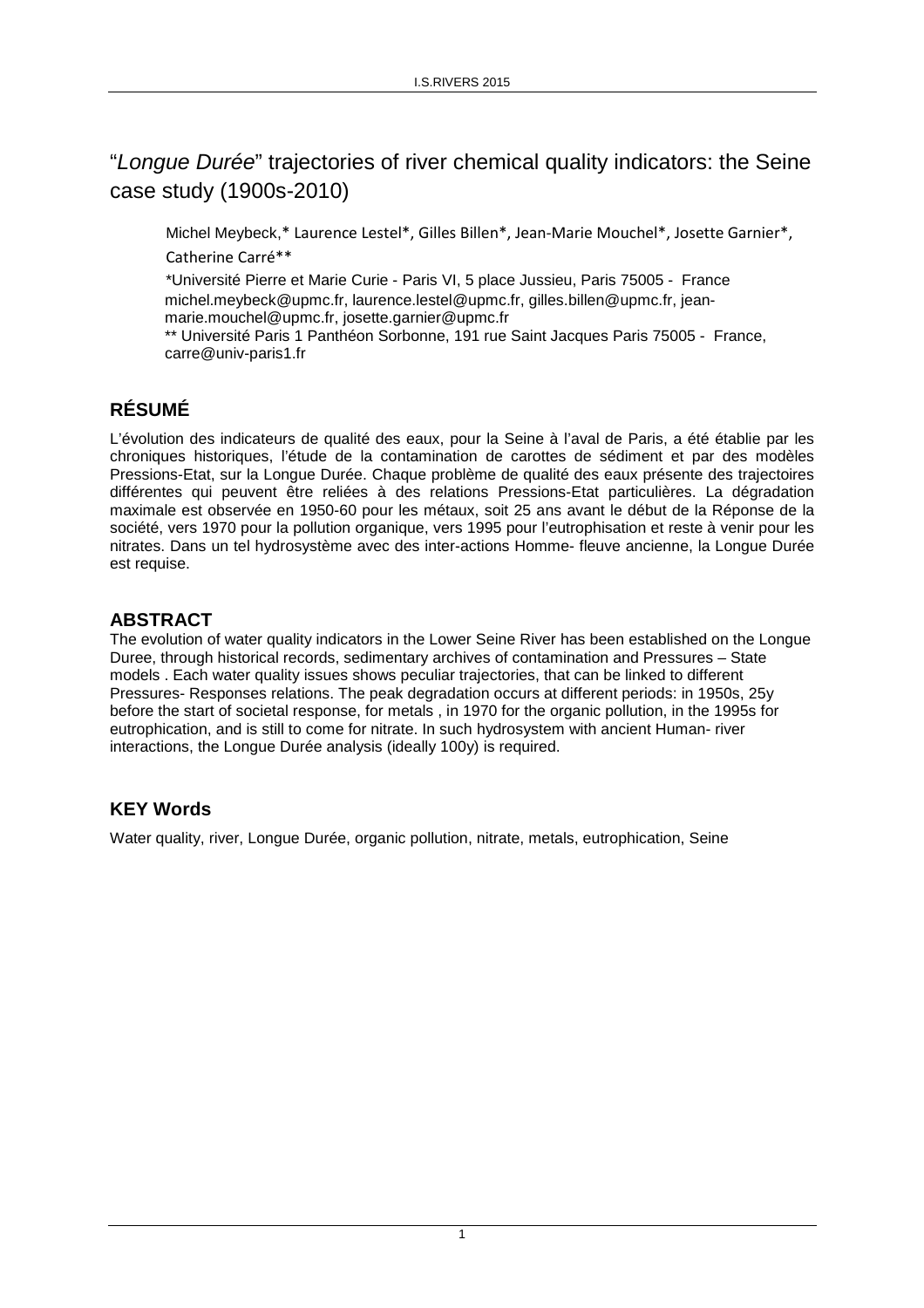## **1 INTRODUCTION**

Rivers quality Trends of chemical water quality, the State trajectories, is generally assessed in EU rivers on short (<20y) to medium (20-40y) monitoring periods, depending on indicators. When addressing the complex relations between hydrosystems and their society, and their temporality, it is necessary to consider them over the Longue Durée, here defined as 100 years. The Seine basin in which the ratio Pressures/summer low flows, an indicator of sensitivity to points sources of pollution, is maximum, is a good candidate for such analysis. It also benefits from very early river monitoring and from a dedicated scientific programme, the Piren-Seine.

The indicators of water quality for the Lower Seine River, downstream of Paris megacity (today 10 million people, Mp) have been reconstructed using several approaches: (i) historical archives, initiated in the mid-1870s by the Montsouris Observatory and its following derived institutions (oxygen, nitrate, ammonium), (ii) by the reconstruction of indicators through Pressure-State models (nitrate, chlorophyll, bacterial counts), (iii) through sedimentary records of past contamination (heavy metals).We own up to the anachronism for evaluating the state of the aquatic environment, using the current scales of water quality throughout this assessment.

## **2 2 EVOLUTION OF THE STATE OF QUALITY OF THE LOWER SEINE RIVER**

#### **2.1 Organic pollution (1880-2010)**

Organic pollution reached a high severity plateau that lasted from the 1870s to the mid 1990s. The selected indicator is the minimum dissolved oxygen level (mg/L) measured on a summer profile, downstream of Paris. This "Dark period" of extreme deterioration -using the present-day criteriastarted as soon as the first Paris sewage collector was connected to the Seine, in the early 1870s and ended until the early 1990s, when the total capacity of Waste Water Treatment Plants (WWTP) – near 10Mp- finally matched the sewage collection. From 1870 to 1990 the sewage treatment was always lagging behind the increase of the population of Paris and its suburbs and their sewage collection.

#### **2.2 Eutrophication (1950-2010)**

Eutrophication developed in the 1960s then declined from the mid-1990s, due to a gradual phosphorus control, principally at WWTPs. It is measured here by the average summer chlorophyll, which has not been measured before 1985. Therefore its trajectory from 1950 to 1985 has been estimated from phosphorus- chlorophyll relationships. In 1976 early detection showed that eutrophication was already among the highest recorded in western EU countries.

#### **2.3 Nitrate pollution (1880-2010)**

Nitrate pollution issue developed gradually after WWII, accentuated in the 1970's, and is still deteriorating in the Seine River basin. At Paris water intakes, nitrate-monitored since 1880- started to increase around 1950 with the use of chemical nitrogen fertilizers. In 1971 the nitrate monitoring was generalized throughout the basin and the quality scale used was the 1971 national one which considered a nitrate concentration < 25 mg/l as good to excellent, and <50mg/l as acceptable. Nitrate levels in the river were therefore mostly in the blue zone (<50mg/l), not in the red zone (>80 mg/L at that time) . The modeling of nitrate and other N species in the Seine (Billen et al., 2007) showed that nitrate fluxes to coastal waters were actually sustaining a high algal biomass. Safe levels of concentration for this criterium are indeed estimated to 2 mgN/l. This shows the complexity of water quality scales when based on the least demanding uses. Nitrate fertilizers are the prime origin of nitrate, so that when the main Paris Waste Water Treatment Plant completed its nitrate elimination, N fluxes did not show major change. We are therefore considering here a gradual quality scale targeted to nitrate inputs to coastal waters.